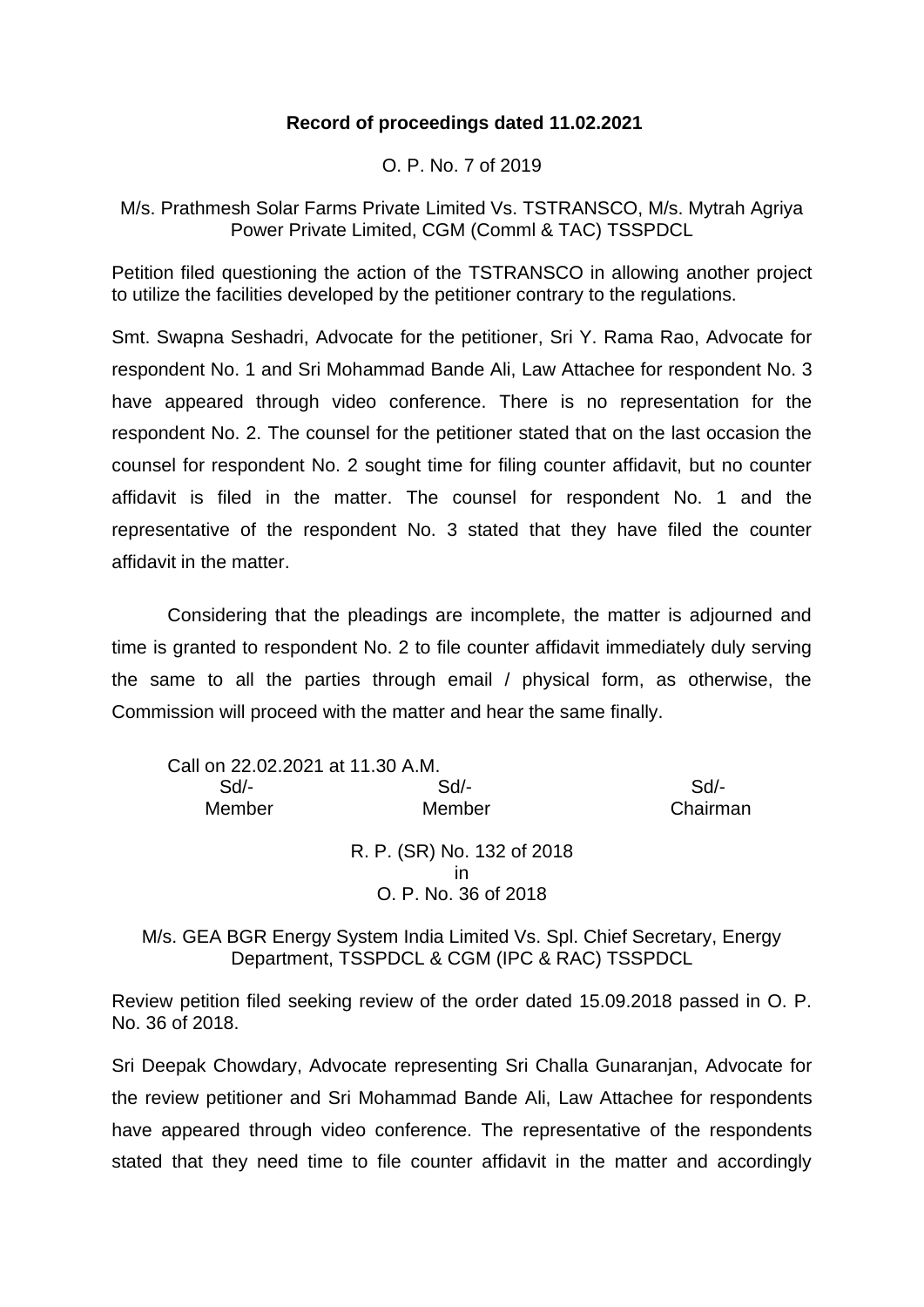requested for adjourning the matter by two weeks. Since the pleadings are incomplete, the matter is adjourned, the respondents shall file their counter affidavits on or before 05.03.2021 duly serving copies of the same to the review petitioner either through email or physical form. Likewise, the review petitioner may file rejoinder, if any on or before 10.03.2021 duly serving the same to all the parties through email / physical form.

| Call on 15.03.2021 at 11.30 A.M. |                           |          |
|----------------------------------|---------------------------|----------|
| $Sd$ -                           | Sd/-                      | $Sd$ -   |
| Member                           | Member                    | Chairman |
|                                  | I. A. No. 13 of 2018      |          |
|                                  | ın<br>O. P. No. 4 of 2013 |          |

M/s. VBC Ferro Alloys Limited Vs. TSSPDCL & SE (O) Sangareddy TSSPDCL

Application filed seeking revisiting the conditions stipulated in the retail supply tariff order for FY 2013-14 for category of HT-I (b) consumers.

Sri Deepak Chowdary, Advocate representing Sri Challa Gunaranjan, Advocate for the applicant and Sri Mohammad Bande Ali, Law Attachee for respondents have appeared through video conference. The counsel for the applicant stated that the matter relates to the issue of clarification of the tariff order for FY 2013-14 insofar as conditions stipulated in the order. The representative of the respondents stated that the counter affidavit has been filed in the matter. The counsel for applicant stated that he is not in receipt of the counter affidavit. The representative of the respondents agreed to provide a copy of the same immediately to the applicant by email. Accordingly, the matter is adjourned.

| Call on 22.02.2021 at 11.30 A.M. |                      |          |
|----------------------------------|----------------------|----------|
| $Sd$ -                           | $Sd$ -               | $Sd$ -   |
| Member                           | Member               | Chairman |
|                                  | I. A. No. 14 of 2019 |          |
|                                  | ın                   |          |
|                                  | O. P. No. 4 of 2012  |          |

M/s. VBC Ferro Alloys Limited Vs. TSSPDCL & SE (O) Sangareddy TSSPDCL

Application filed seeking revisiting the conditions stipulated in the retail supply tariff order for FY 2012-13 for category of HT-I (b) consumers.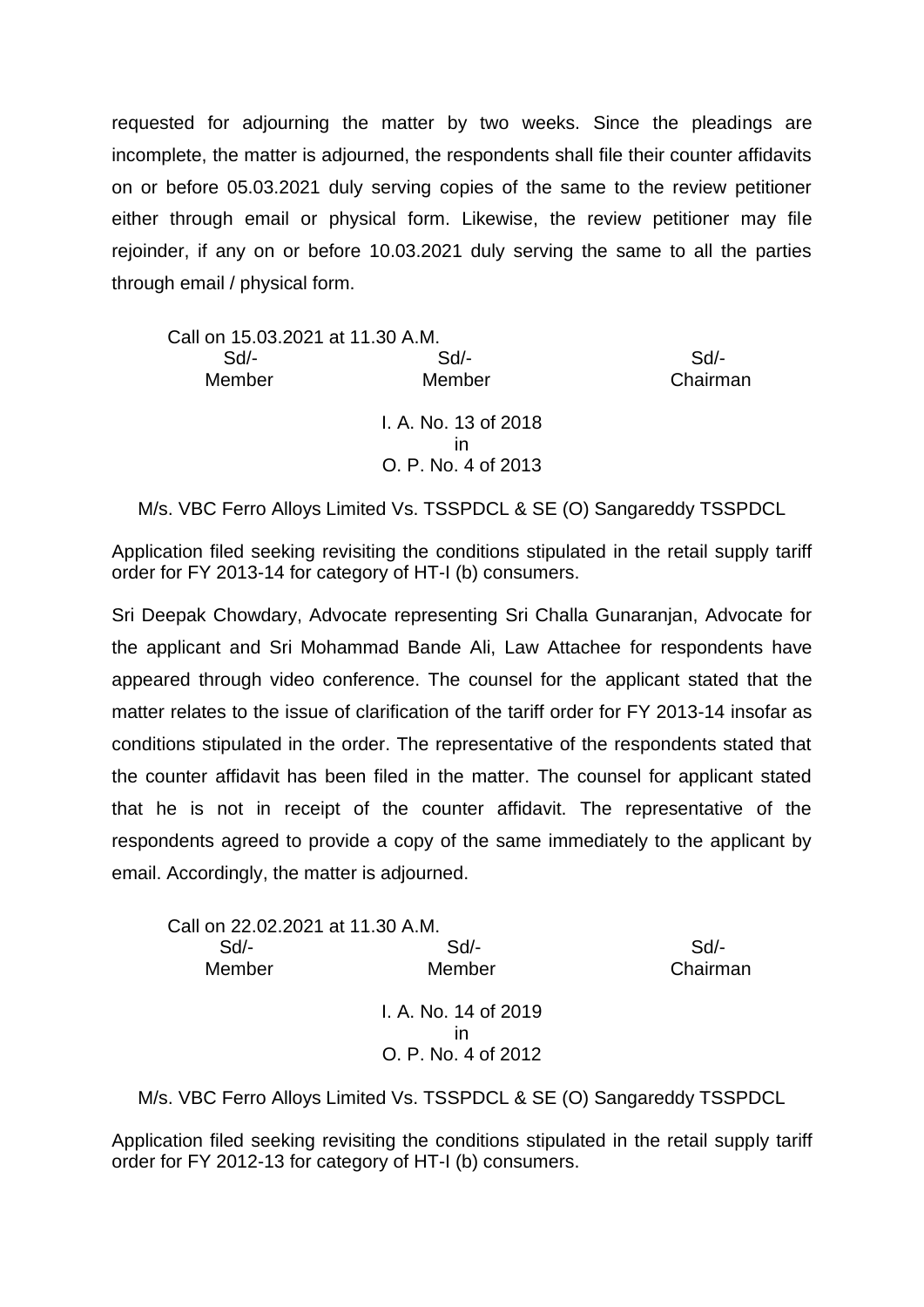Sri Deepak Chowdary, Advocate representing Sri Challa Gunaranjan, Advocate for the applicant and Sri Mohammad Bande Ali, Law Attachee for respondents have appeared through video conference. The counsel for the applicant stated that the matter relates to the issue of clarification of the tariff order for FY 2012-13 insofar as conditions stipulated in the order. The representative of the respondents stated that the counter affidavit has been filed in the matter. The counsel for applicant stated that he is not in receipt of the counter affidavit. The representative of the respondents agreed to provide a copy of the same immediately to the applicant by email. Accordingly, the matter is adjourned.

Call on 22.02.2021 at 11.30 A.M. Sd/- Sd/- Sd/- Member Member Chairman I. A. (SR) No. 28 of 2019 in O. P. No. 21 of 2017

M/s. VBC Ferro Alloys Limited Vs. TSSPDCL & SE (O) Sangareddy TSSPDCL

Application filed seeking revisiting the conditions stipulated in the retail supply tariff order for FY 2018-19 for category of HT-I (b) consumers.

Sri Deepak Chowdary, Advocate representing Sri Challa Gunaranjan, Advocate for the applicant and Sri Mohammad Bande Ali, Law Attachee for respondents have appeared through video conference. The counsel for the applicant stated that the matter relates to the issue of clarification of the tariff order for FY 2018-19 insofar as conditions stipulated in the order. The representative of the respondents stated that the counter affidavit has been filed in the matter. The counsel for applicant stated that he is not in receipt of the counter affidavit. The representative of the respondents agreed to provide a copy of the same immediately to the applicant by email. Accordingly, the matter is adjourned.

| Call on 22.02.2021 at 11.30 A.M. |        |          |
|----------------------------------|--------|----------|
| Sd/-                             | Sd/-   | Sd/-     |
| Member                           | Member | Chairman |